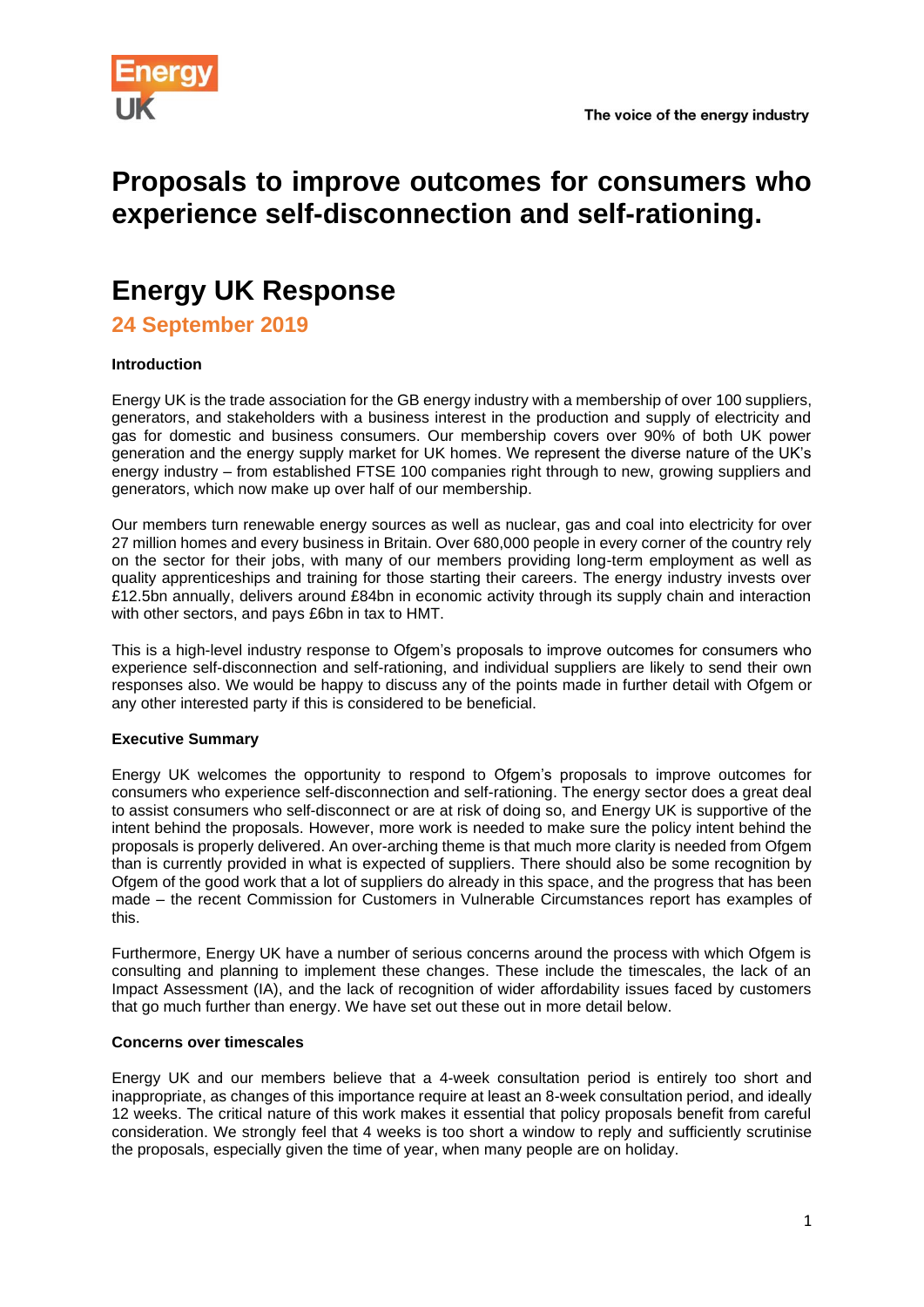

#### The voice of the energy industry

We note that Ofgem's approach to this consultation is also inconsistent with its own guidance, which states that 'major issues of wide interest' will be subject to 12 weeks' consultation, and 'issues of more specific interest' to 8 weeks' consultation. Energy UK has already requested via email that the consultation period for this policy proposal be extended at least to 8 weeks, in order to allow industry to engage with the content in the most effective manner, but this was rejected. We are disappointed with this and will be pressing this point further outside of this consultation response.

#### **Lack of Impact Assessment and DPIA**

Energy UK and our members are concerned about the lack of an IA. Again, we feel that the critical nature of this work makes it essential that policy proposals benefit from the careful consideration an IA would provide. Ofgem's rationale for this is given as:

*"We have decided not to carry out a formal impact assessment for the purposes of section 5A of the Utilities Act 2000. We have reached this view primarily because our proposals are based on the spirit of the existing voluntary requirements and existing minimum standards"*

However, in the same section, Ofgem state:

*"[We] gave cost implications some consideration, not least to inform our assessment of the extent to which our proposals are proportionate to deliver the intended policy objective"*

We also note that the proposals in a number of areas (for example, self-rationing) go above and beyond any existing voluntary code requirements or existing minimum standards.

Energy UK and our members believe that for each proposal, in order to make an informed decision on the proposals, including a consideration of any associated costs, that would be recoverable through the default tariff cap and Prepayment Price cap, a full IA is necessary. At the very least Ofgem should provide those cost implications it considered to inform its assessment. Ofgem state they "believe costs associated with the proposal should be minimal", yet it is not clear how this conclusion has been reached without an Impact Assessment, and without sharing the analysis Ofgem has done to reach its conclusion.

## **Affordability**

Energy UK and our members are concerned that the wider issue of affordability is not recognised by Ofgem, when it is fundamental to this issue. We feel that there needs to be an overarching point about the extent to which affordability is an issue that transcends energy, not least for example the impact of Universal Credit. We would, therefore, draw Ofgem's attention to the Commission in Customers in Vulnerable Circumstances Report, published earlier this year, which on this issue states:

*"Societal changes in recent years have left millions of households across the UK struggling to afford their household bills. This issue has been exacerbated by the way the Government's rollout of Universal Credit has been delivered. It is clear that a dramatic and sustainable improvement in the position of vulnerable energy customers will only come if there is also concerted action to*  tackle the root causes of poverty in Great Britain. Three million people are in severe financial *difficulty, and people struggling with their household bills has become the "new normal".*

Energy UK of course recognises there are things suppliers can do to help customers who are struggling financially, and many do already, however this is an issue that goes much wider than just energy, and has a huge bearing on customers who self-disconnect and self-ration. As a point of principle, the energy system is not an efficient surrogate for intelligently developed and delivered government social policy.

#### **Responses to individual questions**

*Question 1: Do you agree with our proposal to require suppliers to identify prepayment selfdisconnection and the associated proposed licence conditions? Please refer to Appendix 1 for the draft licence conditions.*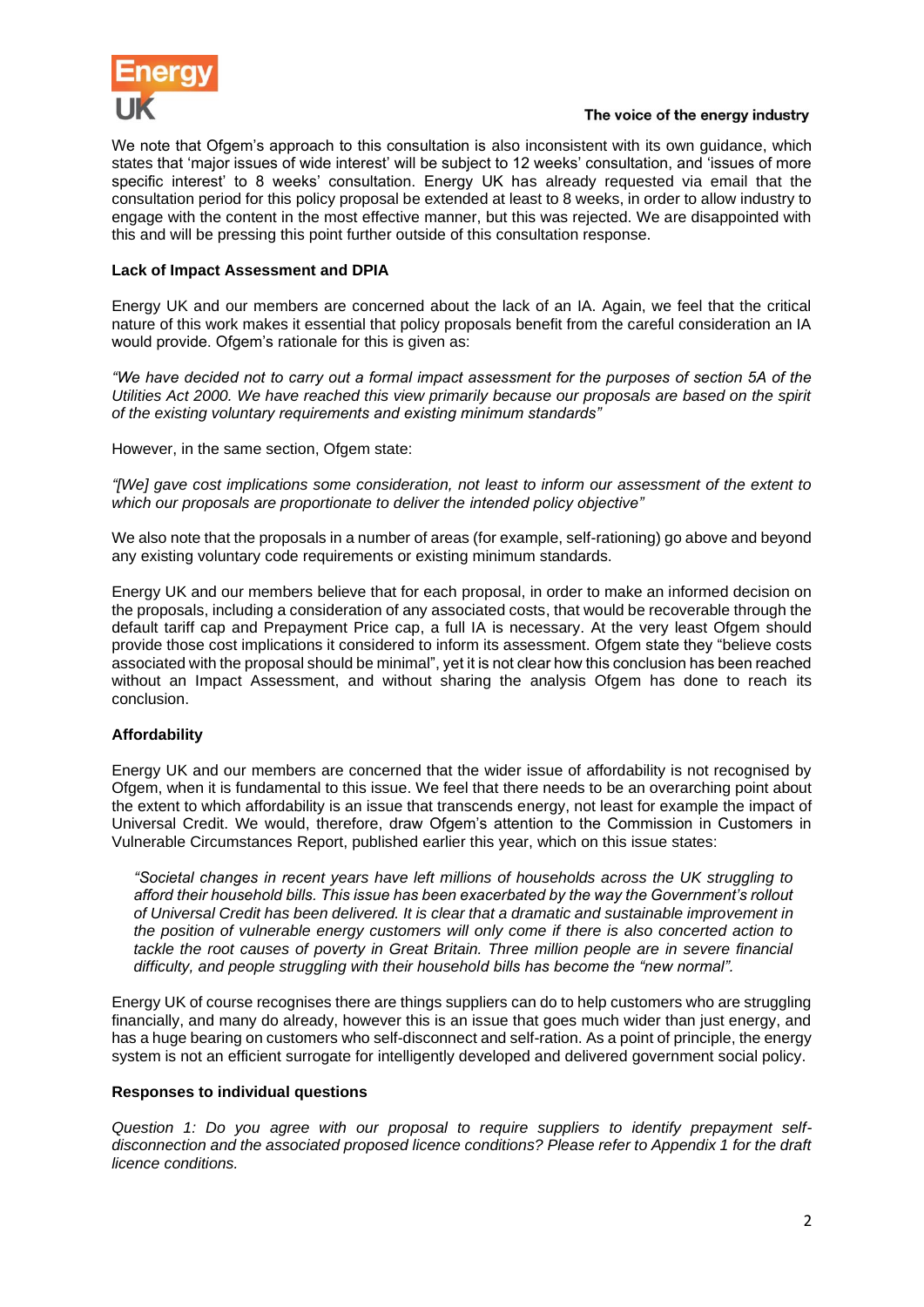

#### The voice of the energy industry

Energy UK notes that, beyond stating that suppliers should take all reasonable steps, Ofgem has provided little clarification as to its expectations and what this might look like in practice, particularly given the technical limitations of non-smart prepayment meters. Energy UK is supportive in principle and it should be noted that many suppliers are already seeking to try and identify self-disconnection. More clarity is, however, needed from Ofgem, in particular what may be appropriate actions for a supplier to take and what is meant by 'all reasonable steps'. Greater clarity is also required about what 'short term support' means and how suppliers are to provide this service.

#### *Question 2: Do you agree with our proposal to require suppliers to identify self-rationing and the associated proposed licence conditions? Please refer to Appendix 1 for the draft licence conditions.*

Ofgem needs to acknowledge how challenging it will be for suppliers to identify self-rationing on a practical basis. In particular, Energy UK's members have raised that the inclusion of credit meters was not expected, which in turn further demonstrates the need for an impact assessment. Understanding the individual circumstances of a customer is essential to understanding the reasons why there may be changes in their energy usage. However, even with the potential improved data on customer usage from smart metering, suppliers have limited information on the wider context of a customer's life and how this may impact on their energy usage. Households may reduce their energy usage for any number of reasons, such as wanting to be more energy efficient or going on holiday.

This challenge is acknowledged by Ofgem in the consultation by calling on suppliers to be 'balanced' in how they interpret and apply the provisions. We also believe that Ofgem should take into account how invasive this policy intent may come across, should suppliers query a customer's usage. There is concern that it may lead to increased complaints (as with campaigns on self-disconnection), as it's an extremely difficult conversation to have without it seeming like a supplier is attempting to get customers to use more energy, perhaps uneconomically.

Ofgem must remember that suppliers' frontline agents and employees are energy experts, not care professionals. Energy suppliers have to strike a fine, and sensitive balance when making important but often difficult decisions on whether to take further intrusive steps into the lives of customers.

Further clarity on how Ofgem plans to define 'self-rationing' would, therefore, be useful. There is also a danger that the proposed licence definition could be seen to be so broad that it constitutes any reduction in energy usage, regardless of the reason, which we feel would be counter-productive and not the policy intent.

We also feel that the proposal is not clear enough on the requirements being proposed for suppliers to be able to identify self-rationing for both traditional and smart customers. Ofgem have verbally suggested at an Energy UK meeting that the proposal was aimed at smart PPM customer data, however the draft SLC proposals are not clear enough on this subject.

*Question 3a: Do you agree with our proposal to require suppliers to offer emergency and friendly credit functions for all prepayment meter customers? AND Question 3b: Do you agree with our associated proposed licence conditions? Please refer to Appendix 1 for the draft licence conditions. Question 4a: Do you agree with our proposal to require suppliers to offer discretionary credit for prepayment meter customers in vulnerable circumstances? AND Question 4b: Do you agree with our associated proposed licence conditions? Please refer to Appendix 1 for the draft licence conditions.*

While the proposals would ensure short term relief for customers in difficulty, as currently presented we are concerned that they could in the long run risk exacerbating the issues faced by customers being unable to afford their energy usage. It is important to acknowledge that the proposals do not address the root causes of customer affordability issues.

In awarding discretionary credit, consideration needs to be given as to whether it is right for a customer, for example if they have already received discretionary credit multiple times. Simply supplying discretionary credit will not address a customer's debt and in the long term may actually worsen a customer's circumstances. There is also concern that offering customers more credit could contradict the forthcoming Breathing Space requirements around a customer not getting into more debt.